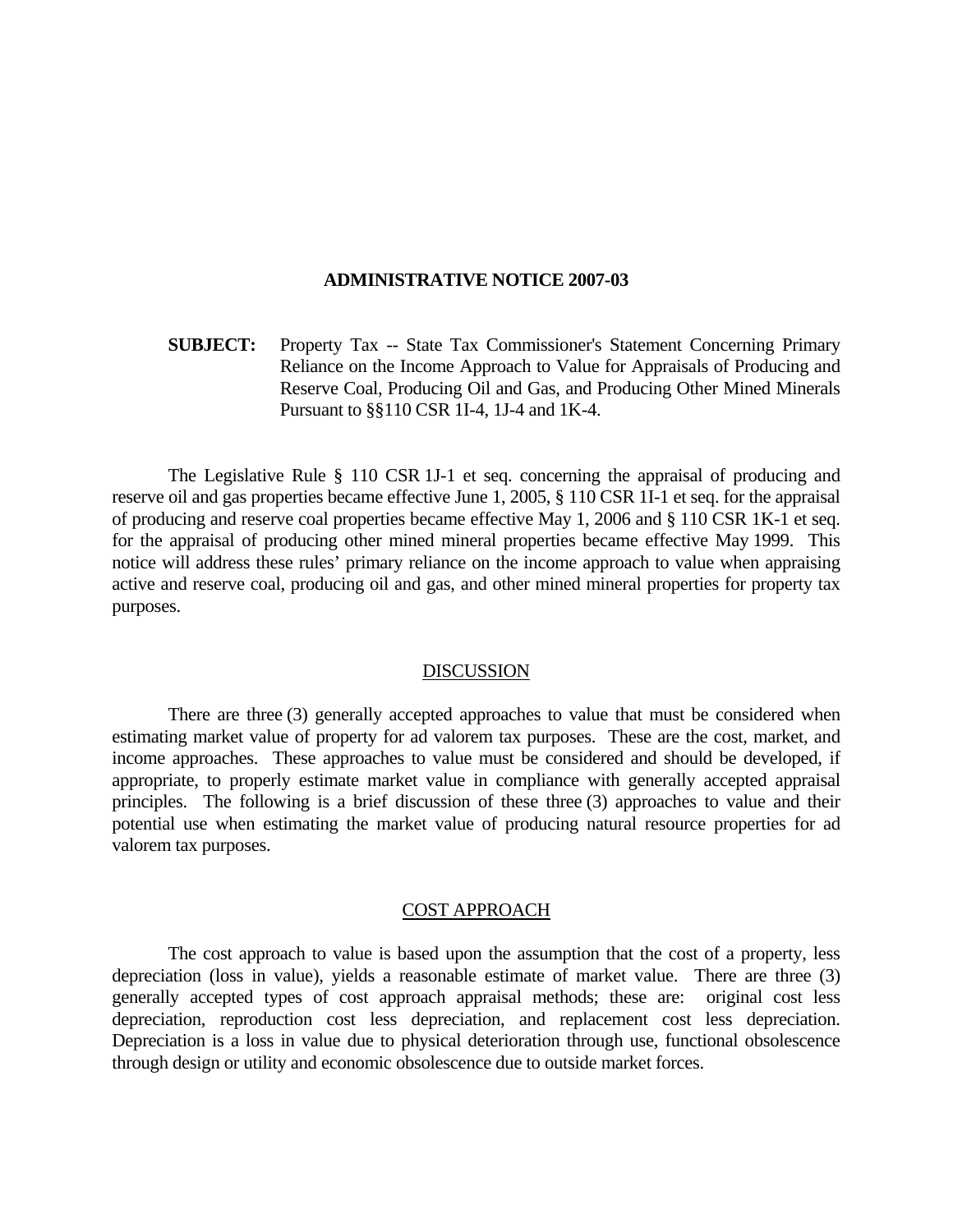## **Administrative Notice 2007-03** Page 2

Original cost less depreciation is the cost of acquisition of a property less a loss in value due to physical deterioration, functional obsolescence and economic obsolescence. This approach is widely employed in the appraisal of "cost-based" regulated utilities, however it has a limited application when appraising producing natural resource properties, as many of these types of properties were acquired years ago at substantially less than current market value.

 Reproduction cost less depreciation is the cost of reproducing an exact replica of a property less physical deterioration, functional obsolescence, and economic obsolescence. This approach is employed in appraising one-of-a-kind properties such as works of art or special purpose properties, an example of which is the State's Capitol Building. Coal, oil and gas, and other mined minerals are a nonrenewable natural resource and can therefore not be reproduced. Because of their nonrenewable nature, producing natural resource properties do not lend themselves to development of a reproduction cost less depreciation appraisal.

 Replacement cost less depreciation is the cost of replacing a property with one of like utility less physical deterioration and economic obsolescence. This approach is the most widely used of the three (3) cost approaches to value and is widely employed in the appraising of commercial and industrial personal property. Replacement cost has limited application, however, in the appraisal of nonrenewable natural resource properties, as the resource cannot, by its nature, be replaced.

## MARKET APPROACH

 The market approach to value is based upon the assumption that the recent selling price of comparable properties if properly analyzed and adjusted, if appropriate, will yield a reasonable estimate of current market value. This valuation approach is widely employed in the valuation of residential real estate where a considerable number of properties transfer on a reasonably frequent basis. Natural resource properties sell infrequently and when they do sell they are quite often only a portion of the property acquisition thus diluting the purity of the market transaction. Therefore, the market approach to value has limited application because of the lack of a sufficient number of sales of natural resource properties to statistically support development of the approach for natural resource properties.

# INCOME APPROACH

 The income approach to value is based upon the assumption that a property is worth the future income, discounted to present worth, that it will generate for a perspective buyer. The income approach is widely used in the appraisal of various types of income producing properties and is appropriately used in several taxing jurisdictions to value producing natural resource properties, i.e. natural resource properties that produce an income stream. In addition, the income approach can be developed for non-producing properties through use of estimating the unit income value and apportioning the value to non-producing properties based upon their probable time of mining. **Administrative Notice 2007-03 Page 3**